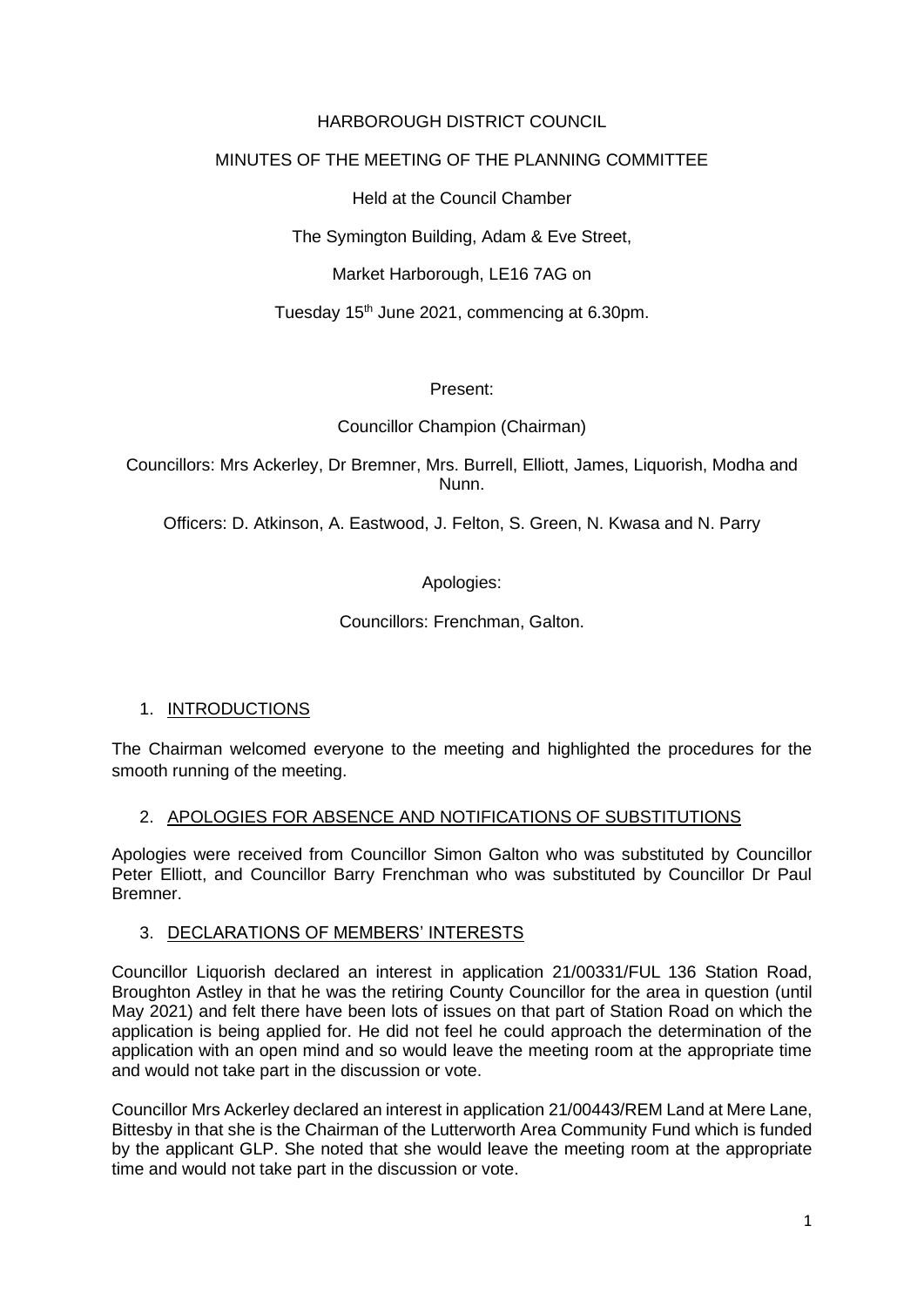Councillor James declared an interest in application 20/00891/FUL Land At Eady Drive, Market Harborough in that he is a Governor of Little Bowden Primary School, which is referred to in the report. He noted that he wanted this recorded but did not feel there was a conflict of interest.

# 4. REFERRALS UP TO COUNCIL BY THE PLANNING COMMITTEE

There were no referrals up to Council by the Planning Committee.

# 5. APPLICATIONS FOR DETERMINATION

i) The Planning Officer introduced the report in respect of application 20/00891/FUL Land At Eady Drive, Market Harborough:

## *Erection of 350 dwellings with associated access, parking and landscaping*

She referred Members to the Supplementary Information which had been published on the Council's website and circulated to the Committee in advance of the meeting. Representations were heard in support of the application from Mr Nigel Harris (Planning Agent). Members had the opportunity to question the speakers and Officers. The application was discussed at length. Following the discussion it was,

# **RESOLVED that;**

**Planning permission is APPROVED for the reasons set out in the report and subject to completion of a S106 Obligation (Appendix A) and the appended Planning Conditions and Informative Notes (Appendix B).**

ii) The Development Planning Manager introduced the report in respect of application 21/00232/FUL Land at Elms Farm, Glen Road, Newton Harcourt:

#### *Demolition of existing agricultural buildings and erection of 4 dwellings*

He referred Members to the Supplementary Information which had been published on the Council's website and circulated to the Committee in advance of the meeting. Members had the opportunity to question the Officers. Following the discussion it was,

#### **RESOLVED that;**

**Planning Permission is APPROVED, for the reasons set out in the report and subject to the Planning Conditions set out in Annexe A of this report.**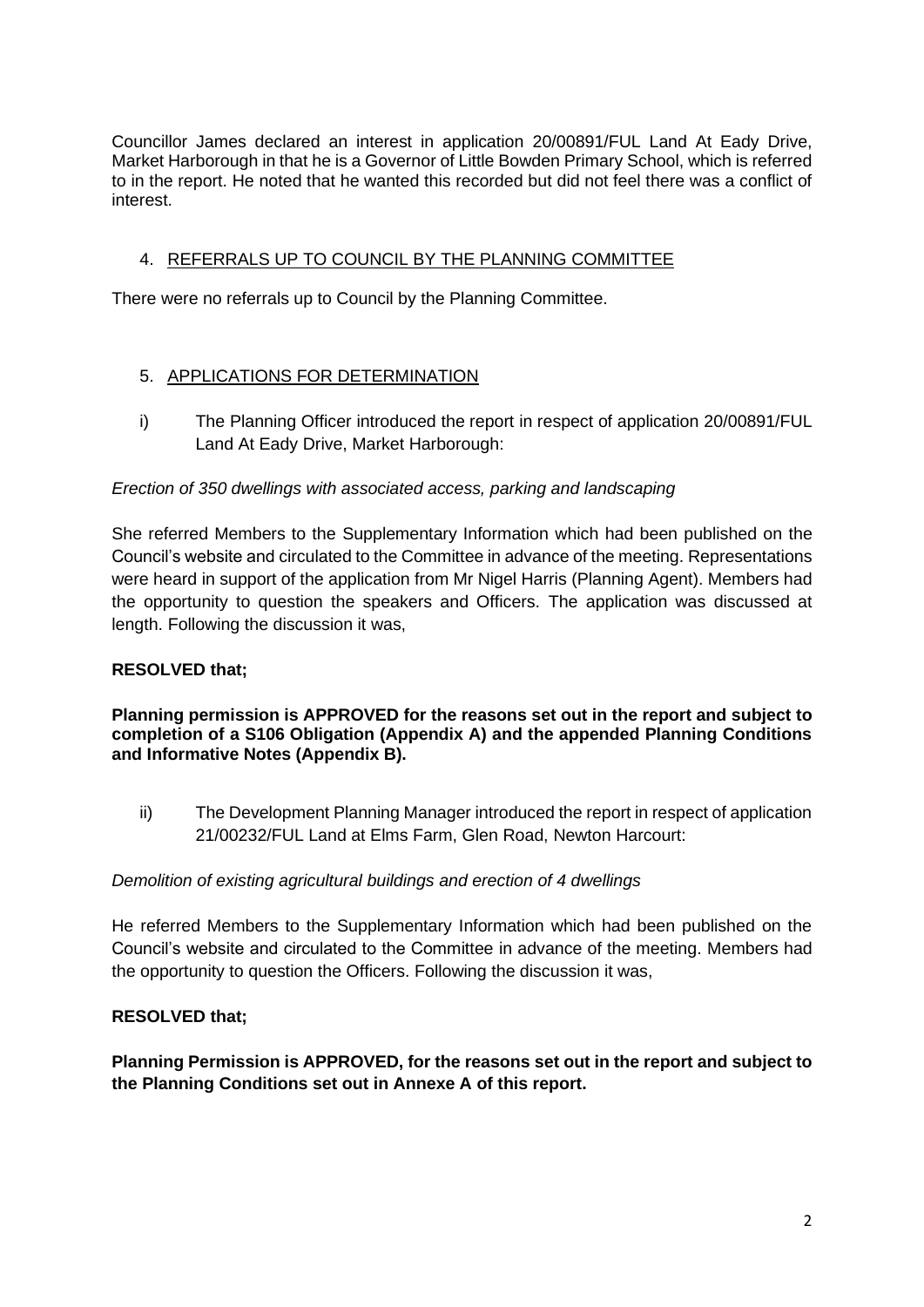iii) Councillor Liquorish left the meeting room. The Development Planning Manager introduced the report in respect of application 21/00331/FUL 136 Station Road, Broughton Astley:

## *Conversion and change of use of retail units (A1) to 4 dwellings*

Supplementary Information had been published on the Council's website and circulated to the Committee in advance of the meeting. Representations were heard in support of the application from Ms Sally Wetherall (Planning Agent). Members had the opportunity to question the speakers and Officers. Following the discussion it was,

# **RESOLVED;**

## **That the application is APPROVED for the reasons set out in the report and subject to the conditions appended to the end of this report.**

iv) Councillor Liquorish re-joined the meeting and Councillor Mrs Ackerley left the meeting room. The Development Planning Manager introduced the report in respect of application 21/00443/REM Land at Mere Lane, Bittesby:

*Application for approval of Reserved Matters pursuant to outline application ref. 15/01531/OUT (APP/F2415/W/18/3206289), primary infrastructure, including estate road and associated landscaping, drainage, utilities and open space*

Supplementary Information had been published on the Council's website and circulated to the Committee in advance of the meeting. Representations were heard in support of the application from Ms Louise Steele (Planning Agent). Members had the opportunity to question the speakers and Officers. Following the discussion it was,

#### **RESOLVED that;**

## **Planning Permission is APPROVED, for the reasons set out in the report and subject to the recommended conditions set out in Section 8 of this report.**

v) Councillor Mrs Ackerley re-joined the meeting. The Development Planning Manager introduced the report in respect of application 21/00687/CLU 39 Freshman Way, Market Harborough:

*Certificate of Lawfulness of Proposed Development for the erection of a single storey rear extension with a lean-to roof and rooflights, and the conversion of the existing loft space to habitable accommodation and storage, involving the installation of rooflights to the front and rear roof slopes.*